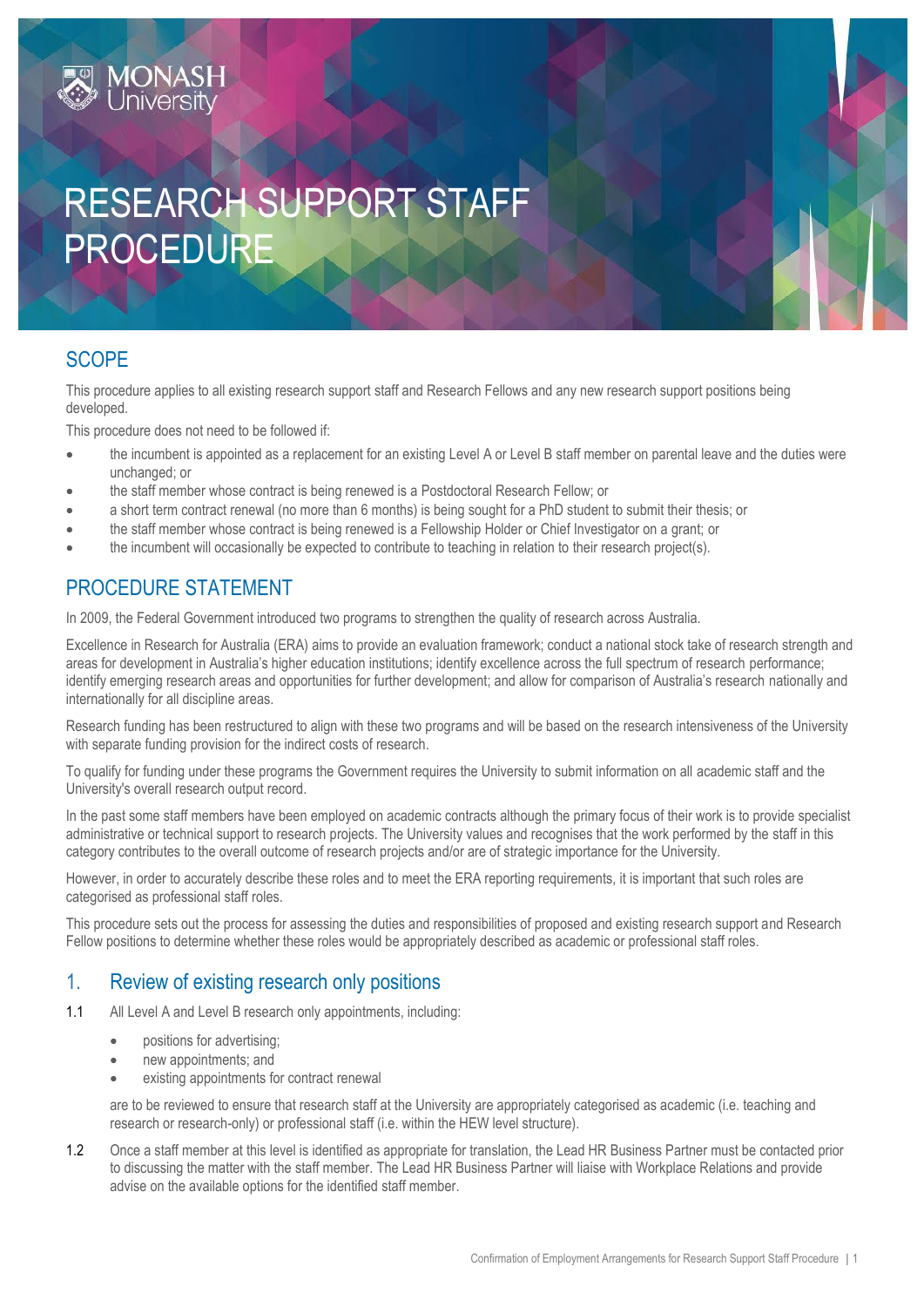Reviewing the employment of current level A research only staff at the end of a fixed-term contract

1.3 The procedure for reviewing and translating Level A staff members to the professional staff category is as follows.

| <b>Step</b> | <b>Required action</b>                                                                                                                                                                                                                                                                                                                            | <b>Responsibility</b>                                                                              |
|-------------|---------------------------------------------------------------------------------------------------------------------------------------------------------------------------------------------------------------------------------------------------------------------------------------------------------------------------------------------------|----------------------------------------------------------------------------------------------------|
| 1           | Three months prior to the end-date for a fixed-term Level A contract, liaise with<br>the position's supervisor and the Head of Unit to determine if there is a<br>requirement to continue to employ the staff member in the role.                                                                                                                 | <b>HR Business Partner</b>                                                                         |
| 2           | If the position is not required, initiate the non-renewal process in CEM.<br>Inform the staff member of the decision and obtain their signature and take the<br>relevant staff action.                                                                                                                                                            | Supervisor or Head of Unit,<br>and<br><b>HR Business Partner</b><br>$\bullet$                      |
| 3           | If the position is to continue, review the work performed and determine if the<br>position is better aligned to an academic or professional staff category using<br>the Research Activity Classification Guidelines for Level A.                                                                                                                  | HR Business Partner (in<br>consultation with the supervisor<br>and the staff member).              |
| 4           | If the role is to be converted to a professional staff category, inform the staff<br>member of the decision to translate their position and explain the process<br>involved.                                                                                                                                                                      | Supervisor or Head of Unit,<br>$\bullet$<br>and<br><b>HR Business Partner</b><br>$\bullet$         |
| 5           | If the role is categorised as an academic role, renew the current contract<br>using CEM to create a new contract using REX as appropriate                                                                                                                                                                                                         | <b>HR Business Partner</b>                                                                         |
| 6           | If the role is to be converted to a professional staff role, consider the staff<br>members current salary level in the academic classification scale (including<br>any impending increment) and align that salary level with the commensurate<br>salary in the HEW classification scale to determine the appropriate HEW<br>classification level. | <b>HR Business Partner</b>                                                                         |
| 7           | Monash HR will select the relevant standard HEW level 5, 6 or 7 Position<br>Description and customise it appropriately.                                                                                                                                                                                                                           | Supervisor and<br>$\bullet$<br>HR Business Partner, and<br><b>HR Recruitment Team</b><br>$\bullet$ |
| 8           | If the appointment is for a period of 12 months or less, complete the "New<br>non-advertised job" request in REX, and submit for approval.                                                                                                                                                                                                        | <b>HR Business Partner</b>                                                                         |
|             | If the appointment is for greater than 12 months, make a direct appointment in<br>accordance with the Direct Appointments procedure.                                                                                                                                                                                                              |                                                                                                    |

Reviewing the employment of current Level B research only or above staff at the end of a fixed-term contract

| <b>Step</b>              | <b>Required action</b>                                                                                                                                                                                                                                                                                                          | <b>Responsibility</b>                                                                 |
|--------------------------|---------------------------------------------------------------------------------------------------------------------------------------------------------------------------------------------------------------------------------------------------------------------------------------------------------------------------------|---------------------------------------------------------------------------------------|
|                          | Three months prior to the end-date for a fixed-term Level B contract, liaise with<br>the position's supervisor and the head of unit to determine if there is a<br>requirement to continue to employ the staff member in the role.                                                                                               | <b>HR Business Partner</b>                                                            |
| $\overline{\phantom{a}}$ | If the position is not required, initiate the appropriate steps in CEM<br>Inform the staff member of the decision and take the relevant staff action.                                                                                                                                                                           | Supervisor or Head of Unit,<br>and<br><b>HR Business Partner</b><br>$\bullet$         |
| 3                        | If the position is to continue, review the work performed and determine if the<br>position is better aligned to an academic or professional staff category using<br>the Research Activity Classification Guidelines Level B.                                                                                                    | HR Business Partner (in<br>consultation with the supervisor<br>and the staff member). |
| 4                        | If the role is to be converted to a professional staff category, inform the staff<br>member of the decision to translate their position and explain the process<br>involved.                                                                                                                                                    | Supervisor or Head of Unit,<br>and<br><b>HR Business Partner</b><br>$\bullet$         |
|                          | If the role is appropriately categorised as an academic role, renew the current<br>contract using CEM or create a new contract using REX as appropriate.                                                                                                                                                                        | <b>HR Business Partner</b>                                                            |
| 5                        | If the role is to be converted to a professional staff role, consider the staff<br>members current salary level in the academic classification scale (including<br>any impending increment) and align that salary level with the commensurate<br>salary in the HEW classification scale to determine the appropriate HEW level. | <b>HR Business Partner</b>                                                            |

Confirmation of Employment Arrangements for Research Support Staff Procedure | 2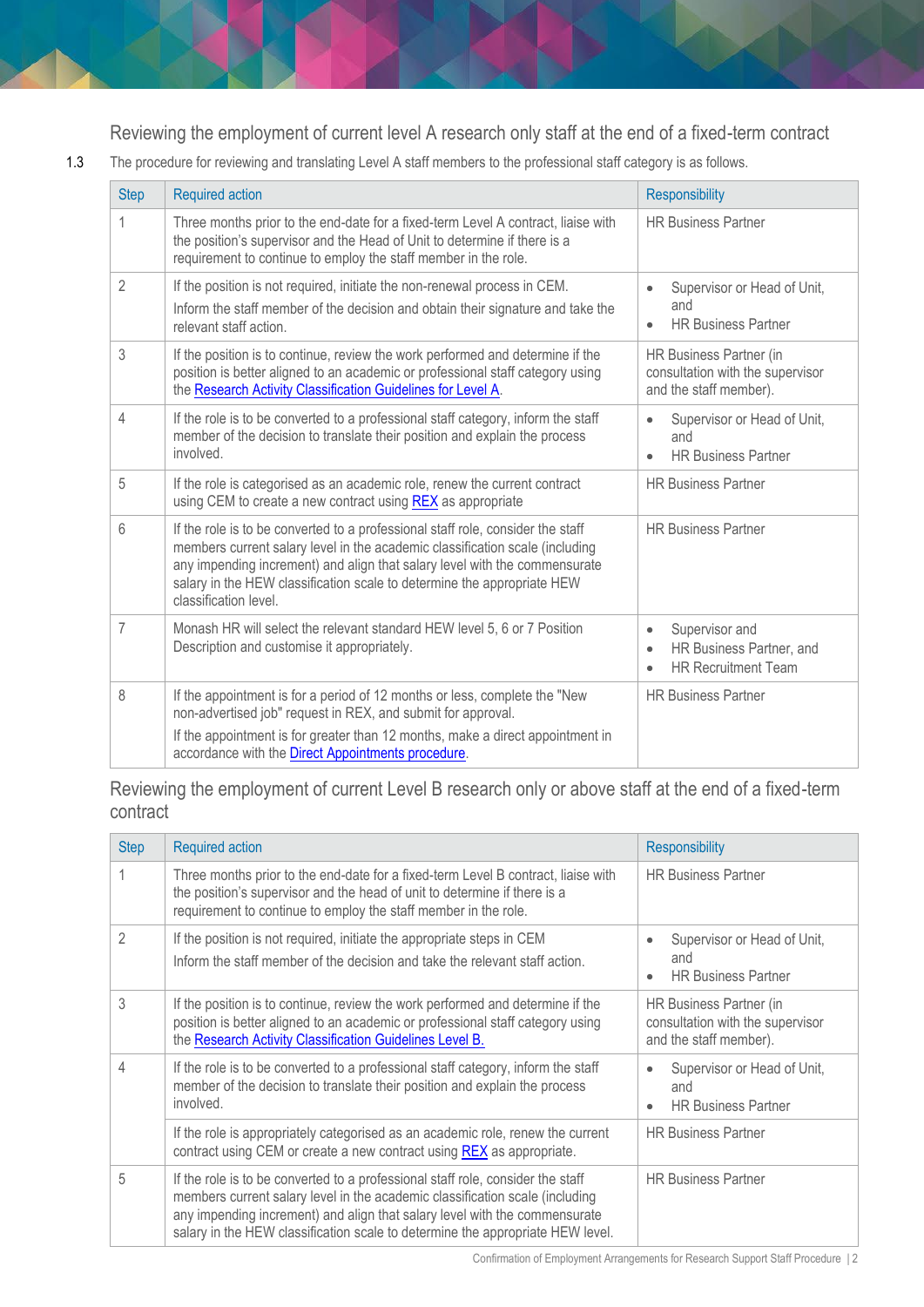| 6 | Monash HR will select the relevant standard HEW level Position<br>Description for HEW 8 or 9 positions and customise it appropriately. HEW 10<br>positions must be referred to the Lead HRBP who will finalise and customise<br>the Position Description. The Supervisor and staff member will confirm that the<br>position specific information in the Position Description is accurate and<br>pertinent to the particular role.                 | <b>HR Business Partner;</b><br>$\bullet$<br><b>HR Recruitment Team:</b><br>$\bullet$<br>Supervisor;<br>$\bullet$<br>Staff member; and<br>$\bullet$<br><b>Lead HR Business Partner</b><br>$\bullet$<br>(HEW 10 positions) |
|---|---------------------------------------------------------------------------------------------------------------------------------------------------------------------------------------------------------------------------------------------------------------------------------------------------------------------------------------------------------------------------------------------------------------------------------------------------|--------------------------------------------------------------------------------------------------------------------------------------------------------------------------------------------------------------------------|
| 7 | Evaluate the Position Description in accordance with the<br>University's Classification for Professional Staff Procedure and submit for<br>approval to the relevant Classification Committee.<br>Discuss and confirm any salary maintenance issues with Workplace Relations<br>(in consultation with the position's supervisor and the head of unit).                                                                                             | HR Recruitment Team;<br>$\bullet$<br><b>HEW 1-9 Classification</b><br>$\bullet$<br>Committee; or<br><b>HEW 10 Classification</b><br>$\bullet$<br>Committee<br>Workplace Relations where<br>$\bullet$<br>applicable       |
| 8 | Advise the affected staff member of the outcome of the classification process<br>and explain the translation process and any salary maintenance provision (if<br>applicable).                                                                                                                                                                                                                                                                     | Supervisor or Head of Unit,<br>$\bullet$<br>and<br><b>HR Business Partner</b><br>$\bullet$                                                                                                                               |
| 9 | If the appointment is for a period of 12 months or less, for HEW Level 8 or 9,<br>complete the New non-advertised job request in REX, and submit for approval.<br>If the appointment is for greater than 12 months make a direct appointment in<br>accordance with the <b>Direct Appointments procedure</b> .<br>Appointments at HEW 10 must be directed to the Manager, Remuneration and<br>Senior Appointments by the Lead HR Business Partner. | <b>HR Business Partner</b><br>$\bullet$<br>Lead HR Business Partner<br>$\bullet$                                                                                                                                         |

1.4 Where an increment is due, the staff member will be granted the next increment in the academic range and then translated to the next highest HEW step. This will be their notional salary. If the Classification Committee has determined that the position is at a lower HEW classification level or step than the notional salary allocated, salary maintenance provisions will apply until such time as their classified HEW salary level (following Enterprise Agreement based pay increases) equates to their notional salary level.

Review of Level C research only positions

1.5 For Level C and above research only positions, appointments are to be assessed by the Head of Unit and the Dean on a case by case basis.

#### 2. New research support staff appointments

- 2.1 When a new research support position is being considered, the supervisor of the position should contact their HR Business Partner for advice on whether the proposed position is more appropriately categorised as an academic or professional staff position.
- 2.2 The HR Business Partner will then follow the procedure in the table below.

| <b>Step</b> | <b>Required action</b>                                                                                                                                                                                                                                                                                                                                                                                                                        | <b>Responsibility</b>                                  |  |
|-------------|-----------------------------------------------------------------------------------------------------------------------------------------------------------------------------------------------------------------------------------------------------------------------------------------------------------------------------------------------------------------------------------------------------------------------------------------------|--------------------------------------------------------|--|
|             | Determine whether the position is:<br>administrative or technical in nature (e.g. technical support, laboratory<br>support or administrative work); or<br>consistent with a Level A teaching and research role; or<br>consistent with a Level A research-only role.<br>$\bullet$<br>Use the Research Activity Classification Guidelines to determine the<br>appropriate categorisation.                                                       | <b>HR Business Partner</b>                             |  |
| 2           | If the position is consistent with a Level A teaching and research position or<br>a Level A research-only role, proceed to recruitment in accordance with the<br>relevant recruitment procedure for academic staff. Please note that if the<br>position is for less than 12 months and a suitable candidate is available, there<br>is no requirement to advertise the position (Recruitment of fixed-term and<br>continuing staff procedure). | <b>HR Business Partner</b>                             |  |
| 3           | If the position is identified as administrative or technical in nature, determine<br>whether the funding for the role is from a research grant that only allows for<br>the employment of research staff.<br>If so, Monash HR will develop a Position Description for a Level A research-                                                                                                                                                      | HR Business Partner, and HR<br><b>Recruitment Team</b> |  |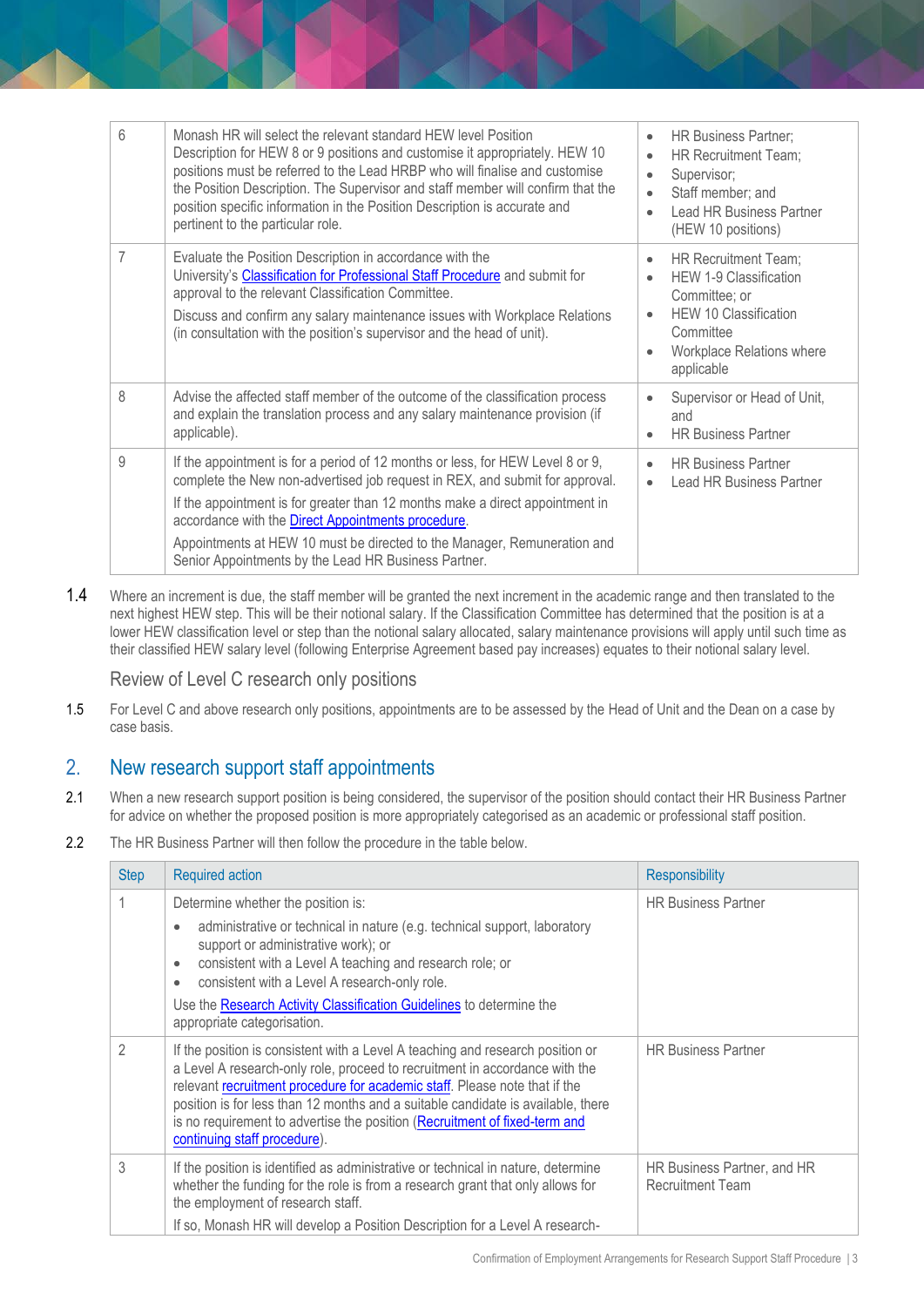|   | only staff member that details the specific duties of the role and the particular<br>requirements of the grant and proceed to recruit in accordance with Step 2<br>above.                                                                                                                                                                                                                                                                                                 |                                                     |
|---|---------------------------------------------------------------------------------------------------------------------------------------------------------------------------------------------------------------------------------------------------------------------------------------------------------------------------------------------------------------------------------------------------------------------------------------------------------------------------|-----------------------------------------------------|
| 4 | If the position is administrative or technical in nature and the grant funding is<br>not restricted to the employment of research-only academic staff, a<br>professional staff Position Description should be developed in consultation<br>with the position's supervisor and using the relevant standard position<br>description as the basis.<br>The Position Description must be classified in accordance with<br>the Classification for Professional Staff procedure. | HR Business Partner, and<br><b>Recruitment Team</b> |
| 5 | Once classified, the position should proceed to recruitment in accordance with<br>the relevant recruitment procedure for professional staff.<br>Please note that if the position is for less than 12 months and a suitable<br>candidate is available, there is no requirement to advertise the position<br>(Recruitment of fixed-term and continuing staff procedure).                                                                                                    | <b>HR Business Partner</b>                          |

# 3. Breach of procedure

3.1 We treat any breach of our policies or procedures seriously. We encourage reporting of concerns about non-compliance and manage compliance in accordance with the applicable Enterprise Agreement or contract terms.

## **DEFINITIONS**

| Academic performance<br>framework             | A framework that articulates high level expectations for academic performance adopting a consistent<br>approach across the three categories of Research, Education and Engagement, against which all<br>academic performance will be measured. Refer to the Academic Performance Framework website.                                           |
|-----------------------------------------------|-----------------------------------------------------------------------------------------------------------------------------------------------------------------------------------------------------------------------------------------------------------------------------------------------------------------------------------------------|
| <b>CEM</b>                                    | The University's Contract Expiry Management system which assists in the administration of fixed-term<br>employment contracts.                                                                                                                                                                                                                 |
| <b>Head of Unit</b>                           | Head of an academic or organisational work unit, for example Head of School, Head of Department or<br>where applicable, a person acting as their nominee.                                                                                                                                                                                     |
| <b>HEW 1 to 9 Classification</b><br>Committee | A Committee established across Monash HR to classify and reclassify positions at HEW 1 to 9. The<br>committee will be comprised of the Manager, Academic and Professional Recruitment (chair), a<br>representative from the HR Recruitment Team and a Team Leader in the HR Operations Centre.                                                |
| <b>HEW 10 Classification</b><br>Committee     | A Committee established across Monash HR to classify positions and reclassify positions at HEW level<br>10 (A-D). The Committee is comprised of the Director, Remuneration and Global Mobility (chair), the<br>Manager, Remuneration and Senior Appointments in the Centre of Expertise and the relevant Director,<br>HR Business Partnering. |
| <b>HR Business Partner</b>                    | A key member of the Monash HR Business Partnering community and provides strategic advice,<br>guidance and solutions that underpin key client goals, HR strategy and organisational vision to a<br>particular client group.                                                                                                                   |
| <b>Lead HR Business Partner</b>               | A leader within Monash HR who provides strategic guidance to a portfolio of client groups across key<br>aspects that relate to organisational and HR strategy.                                                                                                                                                                                |
| Position description                          | An accurate, concise description of the organisational location, primary objectives and key<br>responsibilities of a position.                                                                                                                                                                                                                |
| <b>REX</b>                                    | Recruitment Express, the University's online recruitment system. REX is used to manage the end-to-<br>end recruitment and appointment process for all the Monash staff and visitors. REX is also used to<br>manage the on-line application process for other University programs and initiatives.                                             |
| Supervisor                                    | The person who is responsible for the supervision of staff and in most cases this will be the immediate<br>line manager.                                                                                                                                                                                                                      |